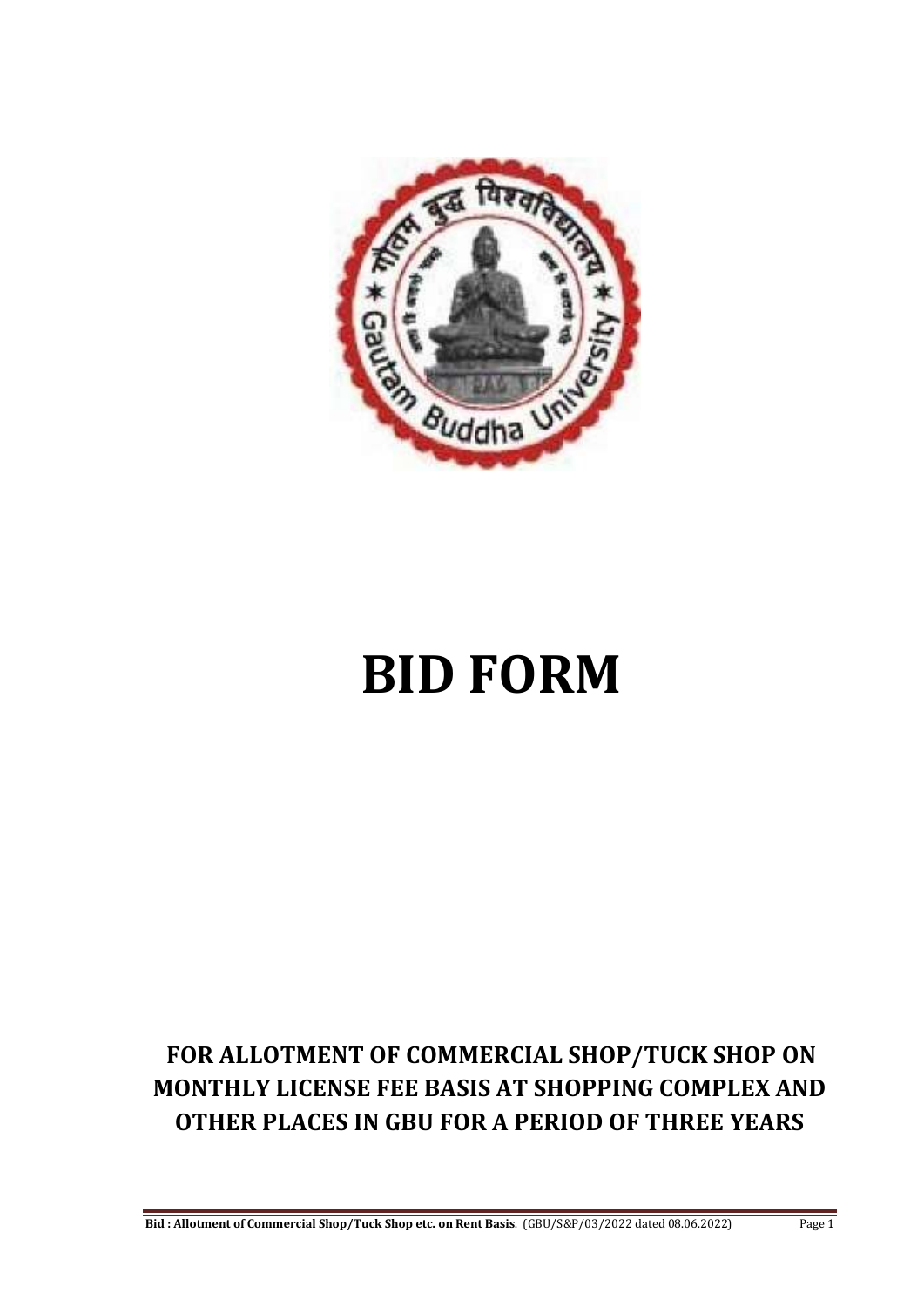| <b>Tender</b>                                                                                                                                                      | <b>Allotment of Commercial Shop/Tuck Shop on Monthly</b><br>License Fee Basis at Shopping Complex and other<br>places in GBU for a Period of Three Years                                                                                                                  |
|--------------------------------------------------------------------------------------------------------------------------------------------------------------------|---------------------------------------------------------------------------------------------------------------------------------------------------------------------------------------------------------------------------------------------------------------------------|
| <b>Opening Date of Bid</b>                                                                                                                                         | 10.06.2022                                                                                                                                                                                                                                                                |
| Last date & Time of Bid<br><b>Submission</b>                                                                                                                       | 07.07.2022 upto 3.30 p.m.                                                                                                                                                                                                                                                 |
| <b>Technical Bid Opening</b><br>Date, Time & Place                                                                                                                 | 07.07.2022 at 04.00 p.m.<br>Venue : Conference Room of the Registrar Office, 1st Floor,<br>Administrative Building, G.B.U., Gr. Noida.<br>(Bidder/authorized representative of bidders may attend the<br>bid opening proceedings on the above mentioned day and<br>time). |
| <b>Time of Completion</b>                                                                                                                                          | <b>Three Years</b>                                                                                                                                                                                                                                                        |
| <b>Bid System</b>                                                                                                                                                  | One Tier                                                                                                                                                                                                                                                                  |
| <b>Bank Account Detail for</b><br>submission<br><b>of</b><br><b>Processing</b><br><b>Fee</b><br>and<br><b>Earnest Money Deposit</b><br>(through NEFT/RTGS<br>only) | National<br><b>Buddha</b><br>Punjab<br>Bank,<br>Gautam<br>University,<br>Greater Noida (U.P.)<br>A/C No. 6660000100000681,<br>IFSC Code:: PUNB0666000                                                                                                                     |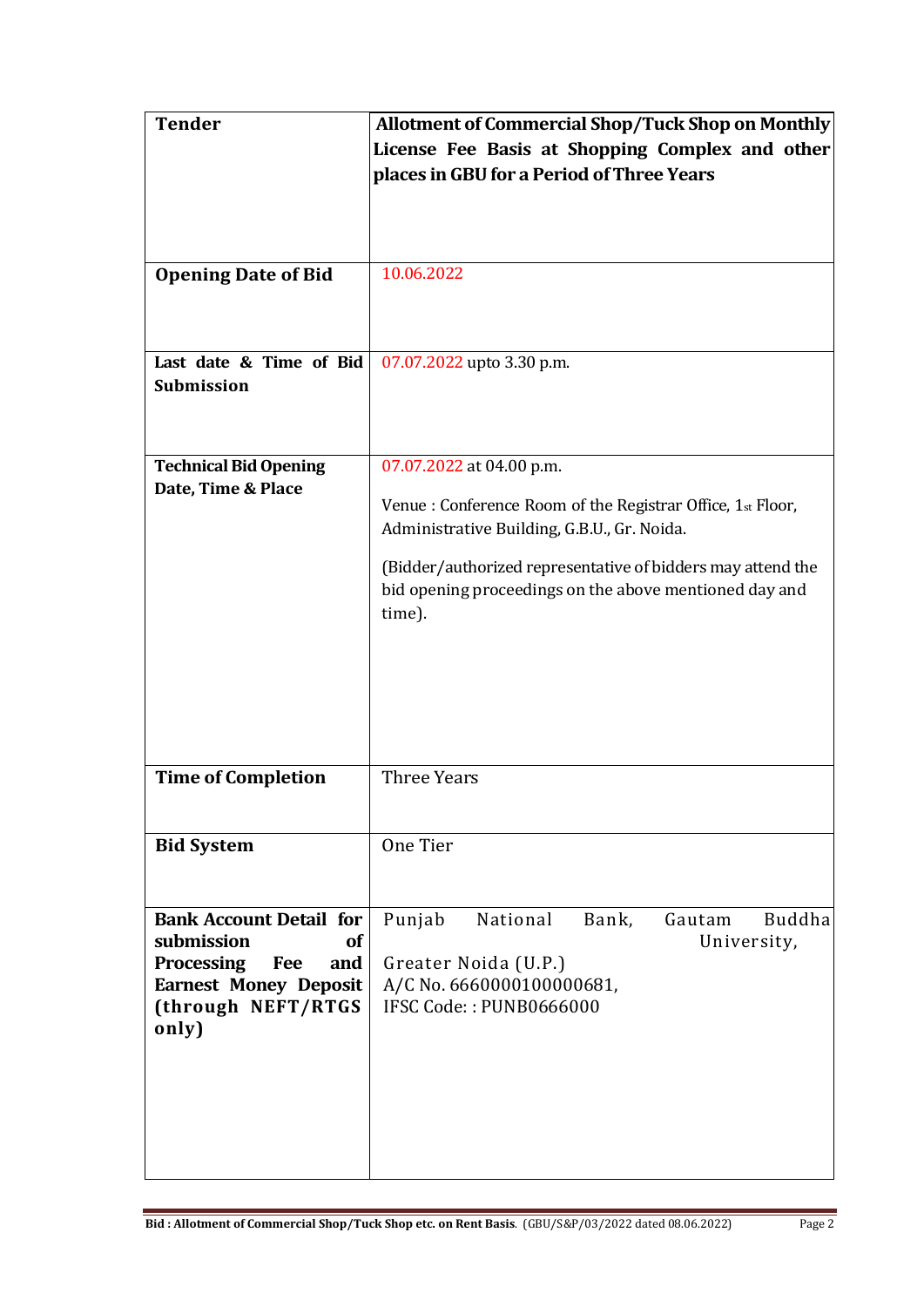# **TERMS & CONDITION FOR ALLOTMENT OF COMMERCIAL SHOP/TUCK SHOP ON MONTHLY LICENSE FEE BASIS AT SHOPPING COMPLEX AND OTHER PLACES IN GBU**

Gautam Buddha University, Greater Noida invites sealed proposals in prescribed application form for allotment of Commercial Shop/Tuck Shop at shopping complex and other places in GBU on 3 years License Fee.

# **1.0 DETAILS OF SHOP/TUCK SHOP AVAILABLE:**

| Sr.<br>N     | Shop<br>N <sub>0</sub> | <b>Carpet Area of</b><br>$Shop(s)$ in $(Sq.m.)$ | <b>Reserved</b><br><b>License Fee</b><br>according to<br>Rs. 150/- Sqm. | <b>Processing Fee,</b><br>incl. of GST<br>(In Rs.)<br>Non-<br>Refundable | <b>Earnest Money</b><br><b>Deposit</b><br>(In Rs.)<br>Refundable | <b>Function of</b><br>shop/tuck<br>shop |
|--------------|------------------------|-------------------------------------------------|-------------------------------------------------------------------------|--------------------------------------------------------------------------|------------------------------------------------------------------|-----------------------------------------|
| $\mathbf{1}$ | $\mathbf{1}$           | 223.62                                          | 33543.00                                                                | 1180.00                                                                  | 30,000.00                                                        | <b>RESTAURENT</b>                       |
| 2            | 5                      | $3.80$ X 5.77 = 21.926                          | 3300.00                                                                 | 1180.00                                                                  | 10,000.00                                                        |                                         |
| 3            | 6                      | $3.80$ X 5.77 = 21.926                          | 3300.00                                                                 | 1180.00                                                                  | 10,000.00                                                        |                                         |
| 4            | 7                      | $3.80$ X 5.77 = 21.926                          | 3300.00                                                                 | 1180.00                                                                  | 10,000.00                                                        |                                         |
| 5            | 9                      | $3.80$ X 5.77 = 21.926                          | 3300.00                                                                 | 1180.00                                                                  | 10,000.00                                                        |                                         |
| 6            | 10                     | $3.80$ X 5.77 = 21.926                          | 3300.00                                                                 | 1180.00                                                                  | 10,000.00                                                        |                                         |
| 7            | 11                     | $3.61$ X 5.77 = 20.83                           | 3150.00                                                                 | 1180.00                                                                  | 10,000.00                                                        |                                         |
| 8            | 12                     | 7.545 X 5.77<br>$=43.534$                       | 6550.00                                                                 | 1180.00                                                                  | 15,000.00                                                        | PICK ANY<br><b>SHOP OUT OF</b>          |
| 9            | 14                     | $7.765$ X5.77 = 44.804                          | 6750.00                                                                 | 1180.00                                                                  | 15,000.00                                                        | <b>BELOW</b>                            |
| 10           | 15                     | 3.03X 5.77=17.483                               | 2650.00                                                                 | 1180.00                                                                  | 10,000.00                                                        | <b>MENTIONED</b>                        |
| 11           | 17                     | 3.145X 5.77=18.147                              | 2750.00                                                                 | 1180.00                                                                  | 10,000.00                                                        | <b>OPTIONS</b>                          |
| 12           | 20                     | 3.145X 5.77=18.147                              | 2750.00                                                                 | 1180.00                                                                  | 10,000.00                                                        |                                         |
| 13           | 23                     | $3.145$ X 5.77 =<br>18.147                      | 2750.00                                                                 | 1180.00                                                                  | 10,000.00                                                        |                                         |
| 14           | 24                     | 3.145X 5.77=18.147                              | 2750.00                                                                 | 1180.00                                                                  | 10,000.00                                                        |                                         |
| 15           | 25                     | 3.145X 5.77=18.147                              | 2750.00                                                                 | 1180.00                                                                  | 10,000.00                                                        |                                         |
| 16           | 26                     | 3.02 X 5.77=17.425                              | 2650.00                                                                 | 1180.00                                                                  | 10,000.00                                                        |                                         |

#### **1.1 BUILT-UP SHOPS ON GROUND FLOOR IN SHOPPING COMPLEX**

#### **SHOP OPTIONS**

| PHOTOCOPY           | ATM                         | <b>DRYCLEAN</b>      | <b>BEAUTY PARLOUR</b> |
|---------------------|-----------------------------|----------------------|-----------------------|
| MEDICINE            | <b>FOOD &amp; BEVARAGES</b> | <b>GENERAL STORE</b> | <b>SWEET</b>          |
| SPECIALIZED FOOD    | <b>STATIONERY</b>           | <b>GREEN GROCERY</b> | <b>EXTENSION</b>      |
|                     |                             |                      | COUNTER/BANK          |
| <b>IRONING SHOP</b> |                             |                      |                       |

#### **1.2 BUILT-UP SHOPS AT OPEN AIR THEATER**

| 17 |   | $43.02$ sqm. | 6453.00 | 1180.00 | 20,000.00 | <b>FOOD CORNER</b><br>AND/OR<br><b>STATIONERY</b><br><b>SHOP</b> |
|----|---|--------------|---------|---------|-----------|------------------------------------------------------------------|
| 18 | າ | 43.02 sqm.   | 6453.00 | 1180.00 | 20,000.00 | <b>STATIONERY</b><br>SHOP AND/OR<br><b>FOOD CORNER</b>           |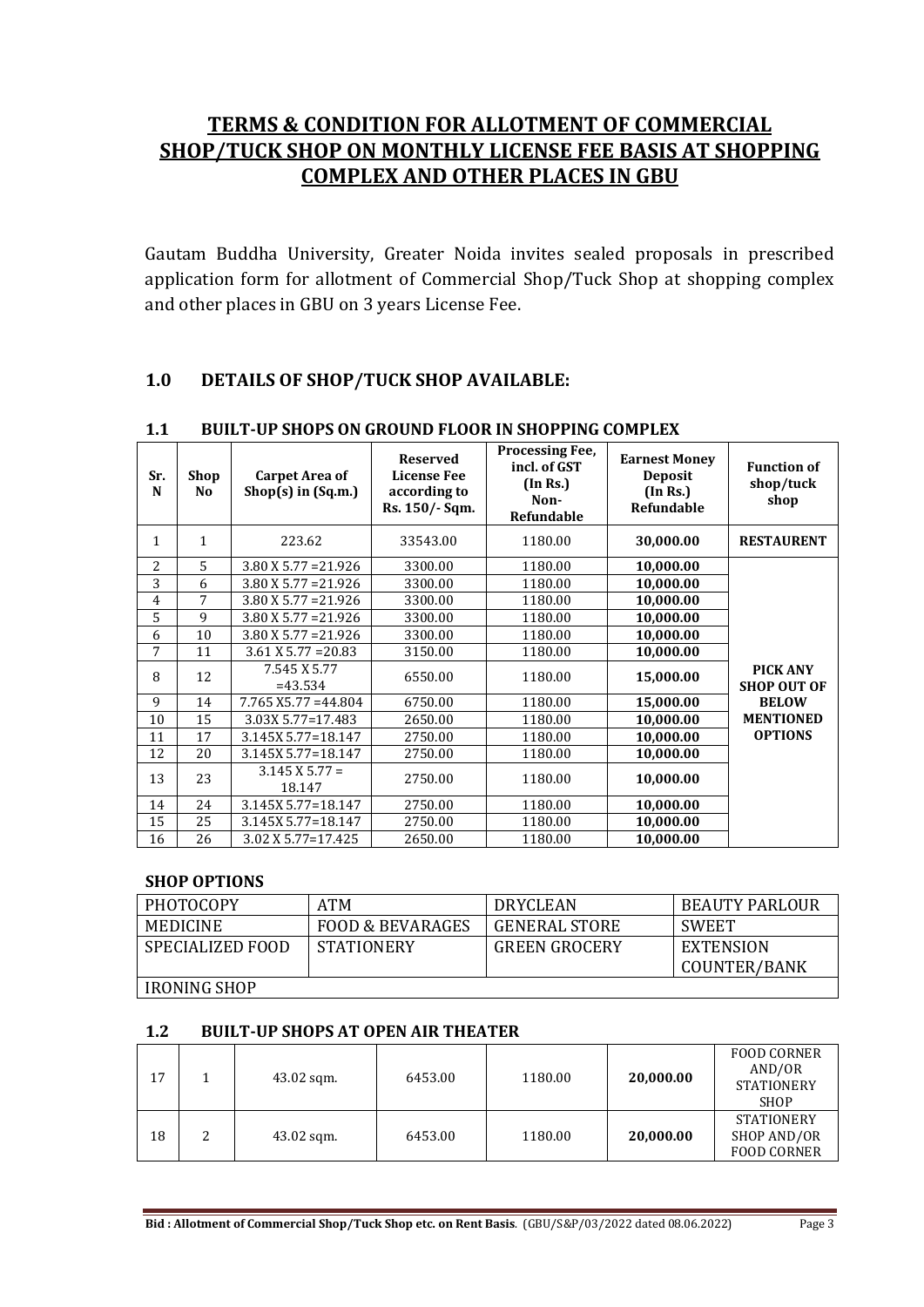#### **1.3 CANTEEN NEAR ADMIN. BUILDING**

| 19 | A            | Admin.<br>Near<br>Building - Canteen<br>near old civil office<br>covered are (PUC<br>Panel)<br>5.20 mtr. X 5.20 mtr.<br>$= 27.04$ sq. mtr.<br>9.00 mtr. X 5.50 mtr.<br>$= 49.50$ sq.mtr<br>TOTAL COVERED<br>76.54<br>AREA<br>$\equiv$<br>SQ.MTR.                                                   | 11481.00 | 1180.00 | 25,000.00 | <b>FOOD CORNER</b> |
|----|--------------|----------------------------------------------------------------------------------------------------------------------------------------------------------------------------------------------------------------------------------------------------------------------------------------------------|----------|---------|-----------|--------------------|
|    | $\mathbf{B}$ | Admin.<br>Near<br>Building - Canteen<br>near old civil office -<br>Open Area<br>5.20 mtr. X 10.80<br>$mtr. = 56.16$ sq. mtr.<br>5.50 mtr. X 4.00 mtr.<br>$= 22.00$ sq.mtr.<br>5.50 mtr.x3.00 mtr.<br>$= 16.50$ sq.mtr.<br><b>COVERED</b><br><b>TOTAL</b><br><b>AREA</b><br>94.66<br>$=$<br>SQ.MTR. | 14199.00 | 1180.00 | 25,000.00 | <b>FOOD CORNER</b> |

#### **1.4 CANTEEN/SHOP FOR GIRLS HOSTELS**

| 20 | (A) Savitri Bai Girls Hostel<br>Covered Area 1/2 x 3.3 mtr. X 3.00<br>$mtr. = 4.95$ sq.mtr.<br>Covered Area 1x4.4 mtr. X 3.45<br>$mtr. = 15.18$ sq.mtr.<br>COVERED AREA = $20.13$ SQ.MTR.<br>(B) Area infront of covered area<br>10.00 mtr. X $(6.90 + 1.8)/2$<br>$mtr. = 43.5$ SO.MTR<br><b>TOTAL COVERED AREA = 63.63</b><br>SO.MTR. | 9544.50 | 1180.00 | 20000.00 | <b>FOOD CORNER</b> |
|----|----------------------------------------------------------------------------------------------------------------------------------------------------------------------------------------------------------------------------------------------------------------------------------------------------------------------------------------|---------|---------|----------|--------------------|
| 21 | (A) Rani Laxmi Bai Girls Hostel<br>Open Area<br>12.15 mtr. X 5.40 mtr. = $65.61$<br>sq.mtr.                                                                                                                                                                                                                                            | 9841.50 | 1180.00 | 20000.00 | <b>FOOD CORNER</b> |

#### **1.5 KIOSK AT SCHOOL OF VOCATIONAL STUDIES**

| ົາ<br>∠∠ | Inside Entrance Lobby<br>$2.42$ mtr. X 2.42 mtr. = 5.85 | 877.50 | 1180.00 | 10000.00 | <b>FOOD CORNER</b> |
|----------|---------------------------------------------------------|--------|---------|----------|--------------------|
|          | sa.mtr.                                                 |        |         |          |                    |

# **NOTE : \* & \*\* - One month rent free time will be given to the party for preparation of Temporary Tuck Shop at the site. After one month free rent time, full rent will be levied to the party.**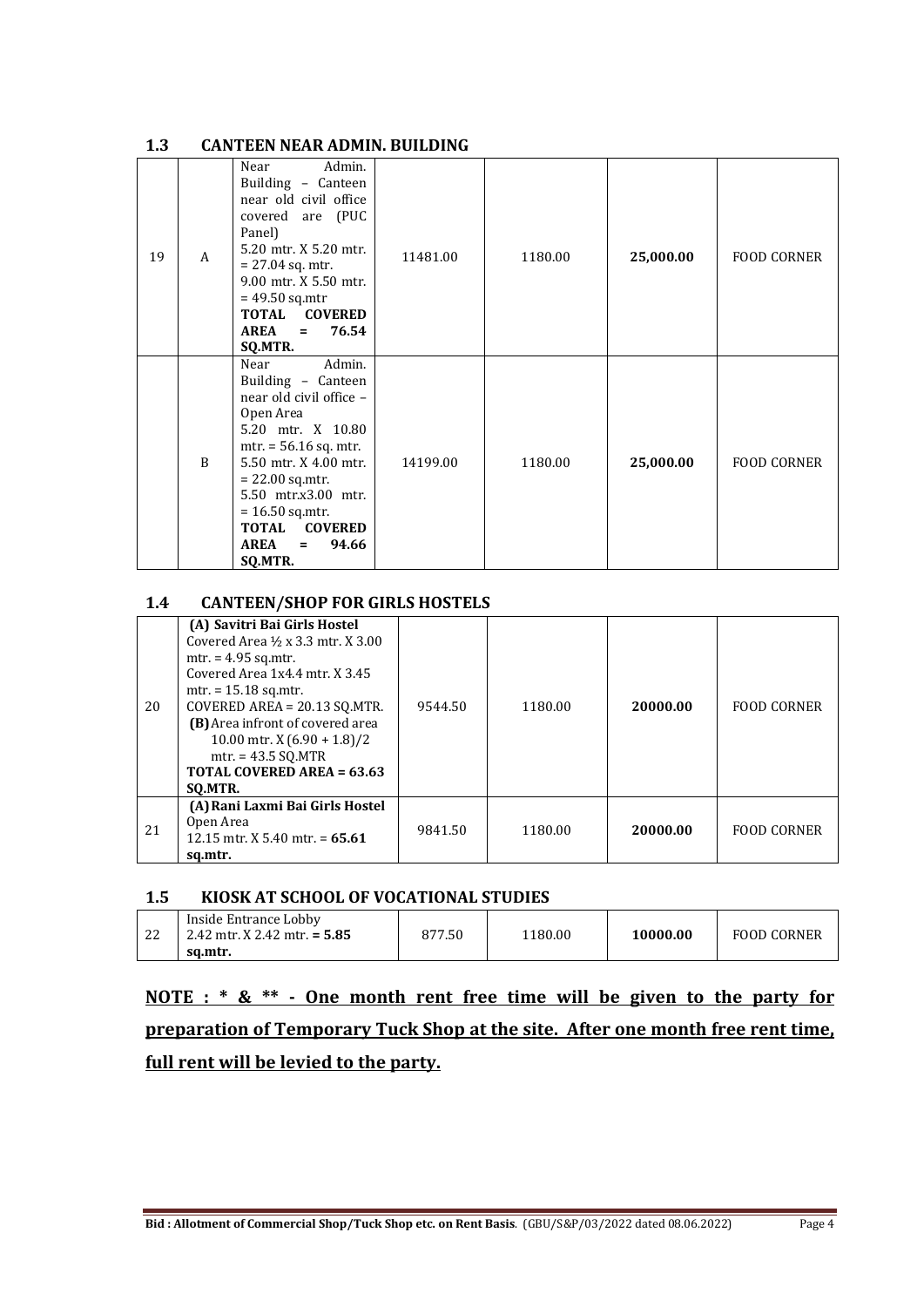# 2.0 **ELIGIBILITY**

- 1. Any person, trust, firm, company, or registered co-operative society of Indian Origin may submit proposal.
- 2. The person/firm submitting proposal should be competent and ready to enter into contract.

# 3.0 **PAYMENT PLAN**

- 3.1 The proposal submitter has to submit the processing fee and earnest money deposit through NEFT / RTGS mode only and same should be payable in favour of Gautam Buddha University in the A/C No 6660000100000681, IFSC Code: PUNB0666000, Punjab National Bank, Gautam Buddha University, Greater Noida. The copy of NEFT/RTGS with transaction ID must be enclosed along with the bid. This processing document fee will be non-refundable. Bid without processing fee & EMD in the prescribe form will not be accepted. . The processing fee and earnest money deposit details are given in table 1.1 to 1.4.Earnest money may be adjusted against first month's License Fee. MonthlyLicense Fee is to be paid in advance by the seventh of each month. If License Fee is not paid upto 7<sup>th</sup> of the month, the allottee shall be liable to pay interest @ 15% per annum calculated on daily basis. If the party fails to pay the License Fee (with the interest) upto a period of three months, the competent authority may terminate the agreement and the entire security deposit shall be forfeited.
- 3.2 Electricity and other charges : The electricity will be provided by the University through Pre Paid Meter. The cost of the meter and electricity charges will be borne by the allottee.

# **4.0 HOW TO APPLY**

The applicant may use the Bid Application form attached in annexure I of this document.

# 5.0 **RESTRICTION OF UTILITY**

The shop/tuck shop have to be utilized as per the allotment from the date of License Fee agreement. The allottee shall use the shop/tuck shop subject to the condition that the activities considered not be of public interest/hazardous against the existing statutes shall not be carried out. Any activity which creates noise pollution or air pollution shall not be allowed in the shopping complex and other places in GBU. Allottee shall obtain all statuary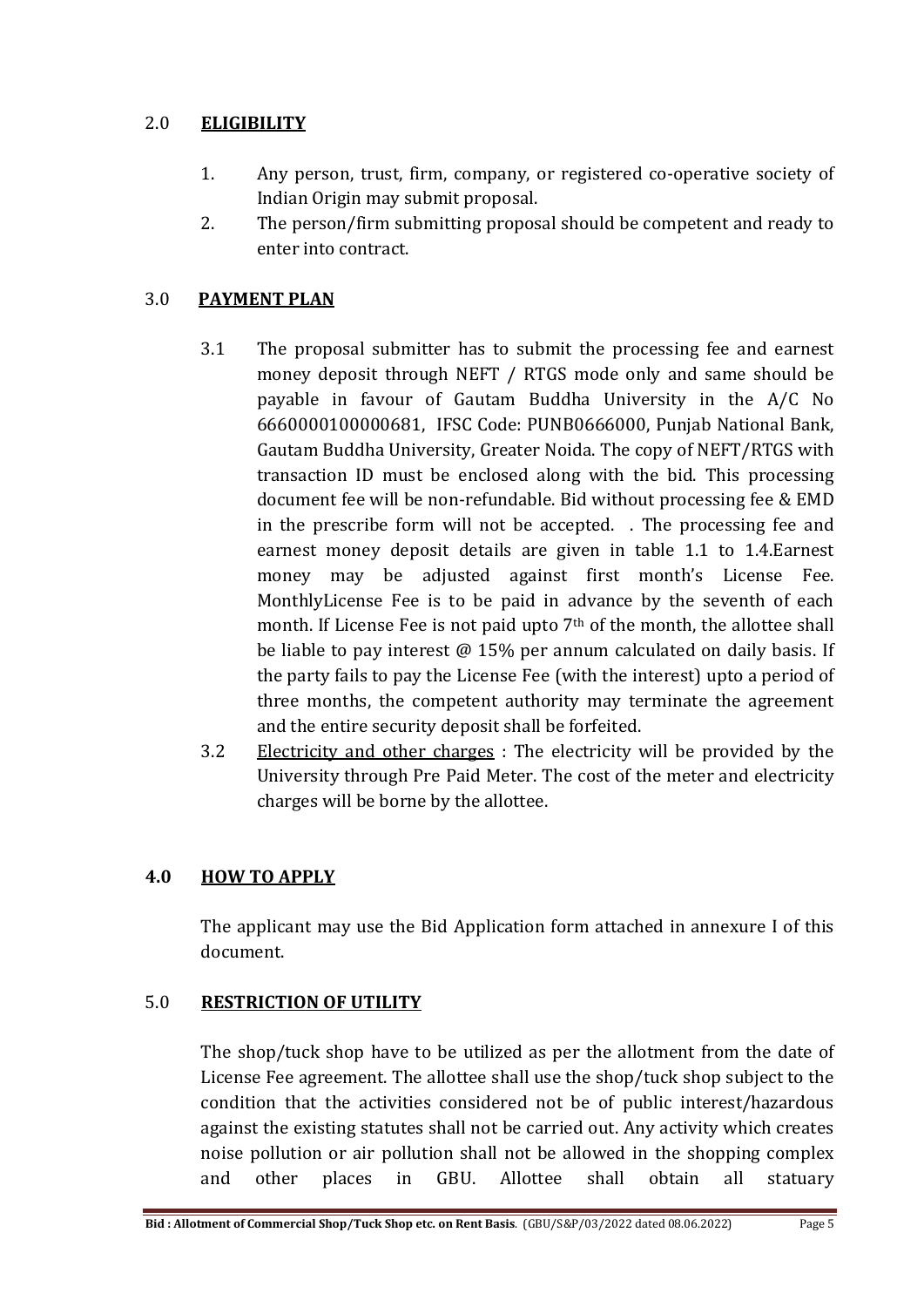clearance/certification from the authorities concerned for functioning prior to commencement of business and the University shall not be responsible for any consequences arising out of failure to do so.

Sale and distribution of any kind of tobacco, liquor, non-vegetarian items, pornographic material, psychotropic drugs or related products is strictly prohibited.

# 6.0 **EXECUTION OF LEASE DEED, POSSESSION & COMPLETION**

- 6.1 **License Fee Agreement** The allottee shall be required to enter into a License Fee agreement within two weeks of the date of allotment. In case of failure to do so action may be taken as per Terms and Condition of the allotment.
- 6.2 **Functional** The shop/tuck shop has to be made functional as per purpose specified in License Fee agreement within two week of execution of License Fee Agreement.

# 7.0 **MODE OF PAYMENT**

Normally no extension in License Fee payment shall be allowed. The payment must be in the form of DD/Pay Order drawn in favour of Gautam Buddha University payable at New Delhi/Noida/Greater Noida.

**NOTE**: For the purpose of this document the date of issue of allotment letter shall be reckoned as the date of allotment. Also, For the purpose of this document the date of execution of the License Fee Agreement shall be reckoned as the date of taking over of possession.

# 8.0 **AREA**

The area mentioned is approximate the allottee will have to accept a variation of up to 5%.

#### 9.0 **ACCEPTANCE OF PROPOSAL**

The Competent Authority of the University may without assigning any reason, withdraw all or any of the shops from the offer at any stage.

The committee/authorized official is responsible for finalization of the allotment may accept or reject any offer including the best proposal after considering all other aspects.

An applicant may put in application offering higher License Fee/sqm than the reserve price. Only one shop can be allotted to a single applicant.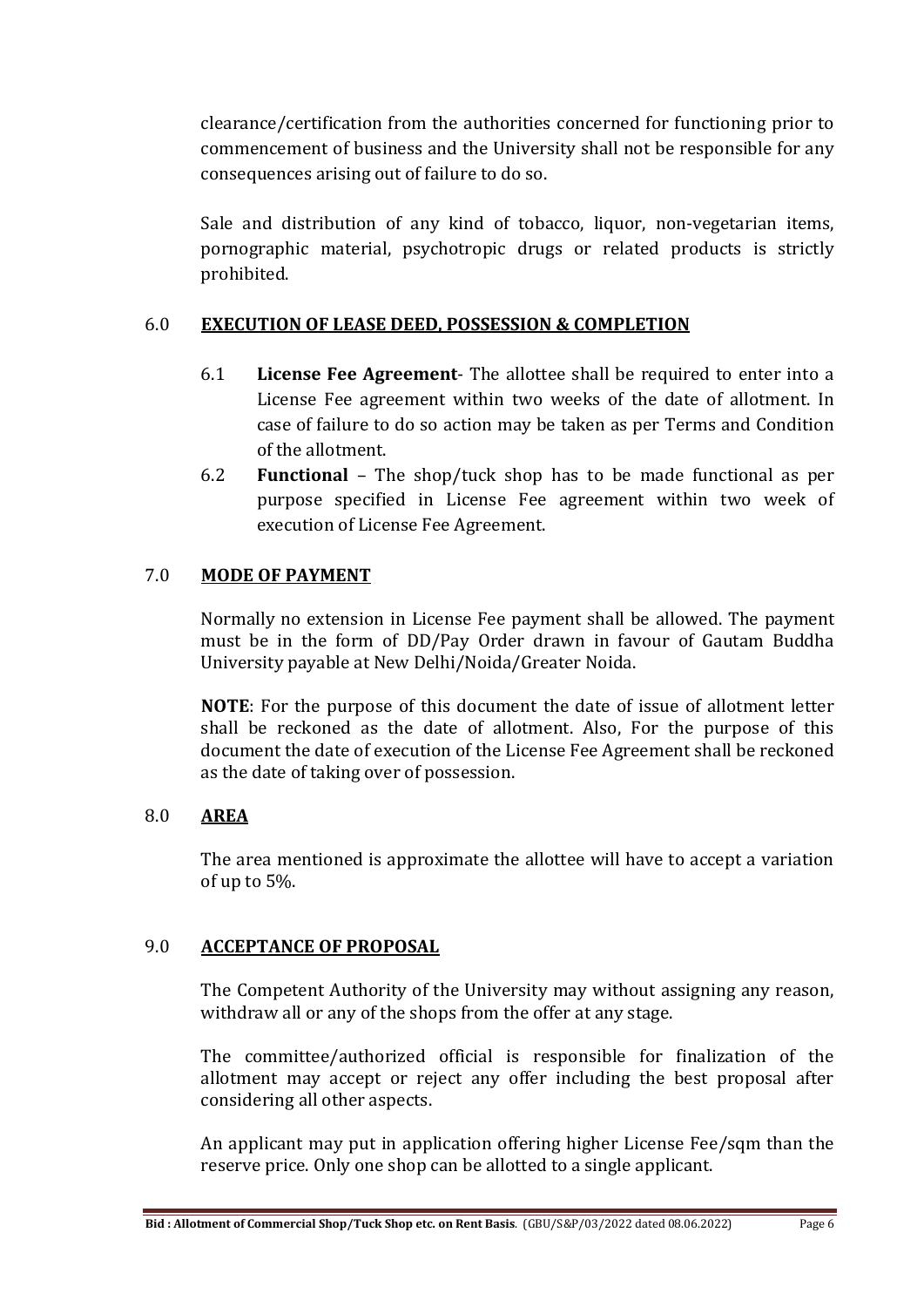A proposal cannot be withdrawn once made.

#### 10.0 **AS IS WHERE IS BASIS**

The commercial shops have to be accepted on 'as is where basis' is.

#### 11.0 **UNSUCCESSFUL PROPOSALS**

1. Earnest money will be returned to unsuccessful bidder within 15 days after completion of the allotment process. The processing fee is non-refundable. No interest will be paid on EMD in any case.

#### 12.0 **SURRENDER**

The allottee may surrender the allotment before signing of the License Fee Agreement. The Earnest Money Deposit will be forfeited if allottee surrender the allotment or not execute the License Fee agreement within two weeks of allotment.

#### 13.0 **CANCELLATION**

The License Fee Agreement may be cancelled by the Competent Authority of the University in case.

- 13.1 Allotment was obtained by misrepresentation/suppression of material facts.
- 13.2 Any violation of directions issued of rules framed.
- 13.3 For violation of clause of agreement.

In case of cancellation all deposits and/or earnest money will be forfeited.

#### 14.0 **VOLUNTARY WITHDRAWAL**

The allottee can vacate the shop on voluntary basis by giving two months' notice advance to the competent authority.

#### 15.0 **LICENSE FEE AGREEMENT RENEWAL**

The License Fee agreement will be renewed for the period of two years at the prevailing rates. In case of non-renewal or voluntary withdrawal the security deposit will be refunded subject to 'No Claims' on the security deposit by the competent authority.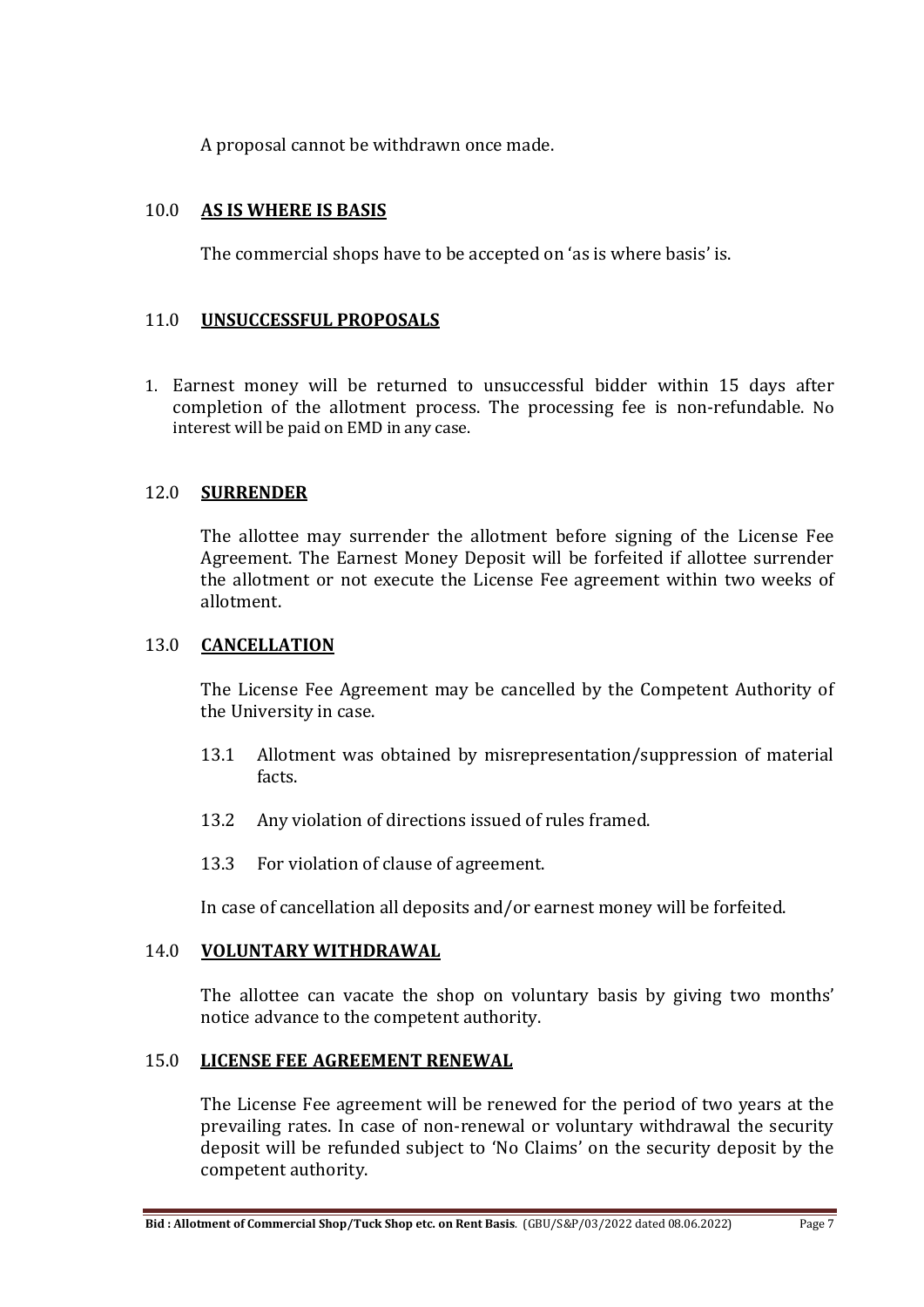#### 16.0 **EXECUTION OF LICENSE FEE AGREEMENT AND POSSESSION**

License Fee agreement has to be signed within two weeks of allotment.

#### 17.0 **DOCUMENTATION CHARGES**

All agreement related documentation charges are to be borne by the allottee.

#### 18.0 **PENALTY** :

For structural in any other type of damages to the University assets during the period of agreement or for any damages due to negligecny of the allottee.

#### 19.0 **FUNCTIONAL**

The shop/tuck shop allotted has to be made functional to the satisfaction of the Competent Authority of the University within two weeks of License Fee Agreement.

# 20.0 **TRANSFER/SUB LEASE OF COMMERCIAL SHOPS**

Transfer and subletting is not permitted .

# 21.0 **ENCUMBRANCE**

The allottee cannot create any charge/lien/mortgage/hypothecate on the shop(s)/tuck shop(s) allotted to him for any purpose.

# 22.0 **MISUSE, ADDITIONS, ALTERATION ETC.**

The allottee cannot use the commercial shop/tuck shop for any other purpose other than that for which allotted. Any alteration in the structure may lead to cancellation of License Fee Agreement.

# 23.0 **LIABLITY TO PAY TAXES**

All Government taxes due to the Commercial shop or activity is to be borne by the allottee.

# 24.0 **MAINTENANCE**

The property need to be well maintained and the surrounding should be kept neat and clean. No structural alternation or change is allowed. Uprooting / damaging trees are not permitted. In case of non-compliance penalty may be imposed by the Competent Authority of the University.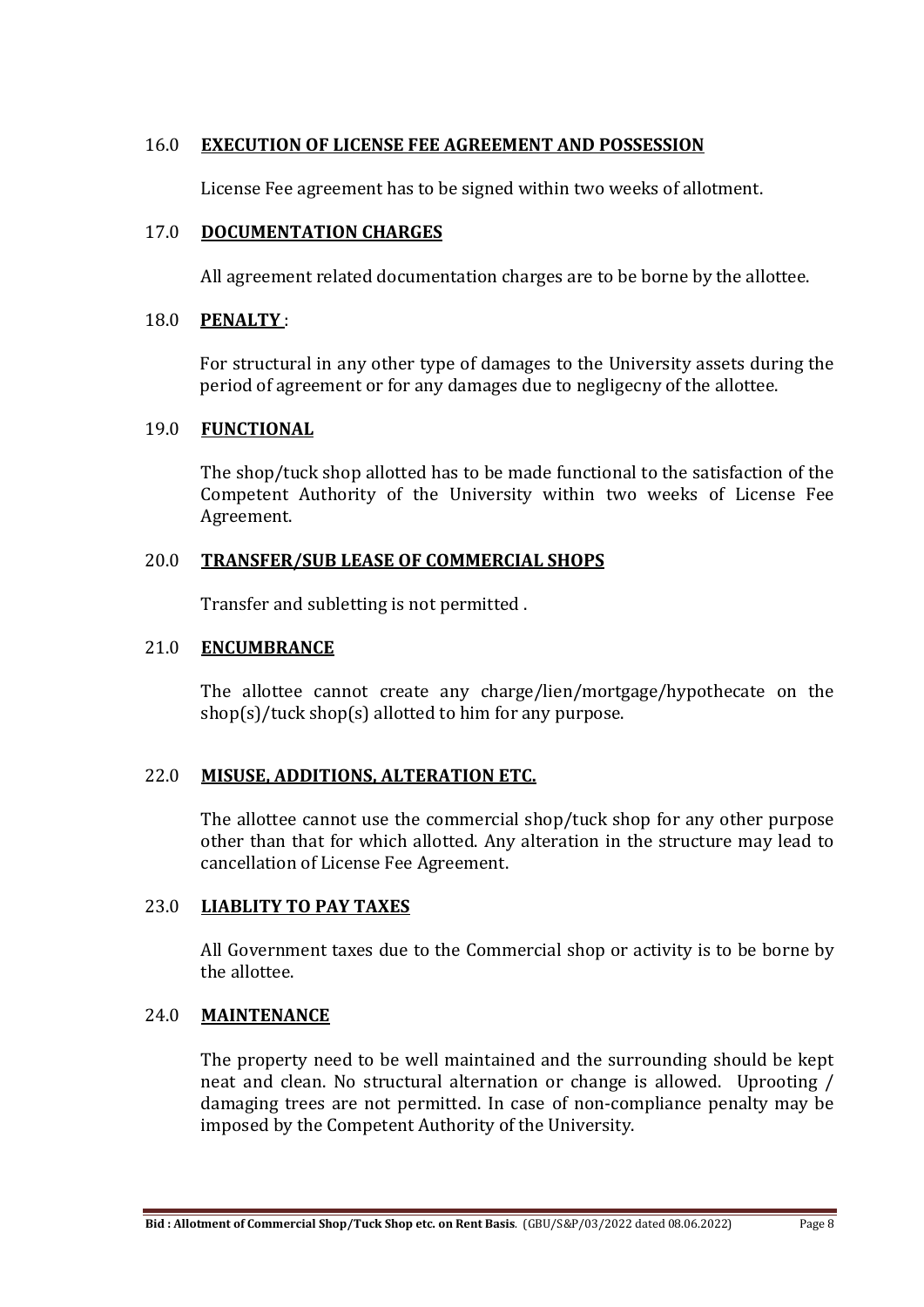#### 25.0 **OTHER CLAUSES**

The Competent Authority of the University reserves the right to make such additions/alteration or modification in terms and condition of the Allotment/License Fee Agreement as necessary from time to time.

**\* \* \***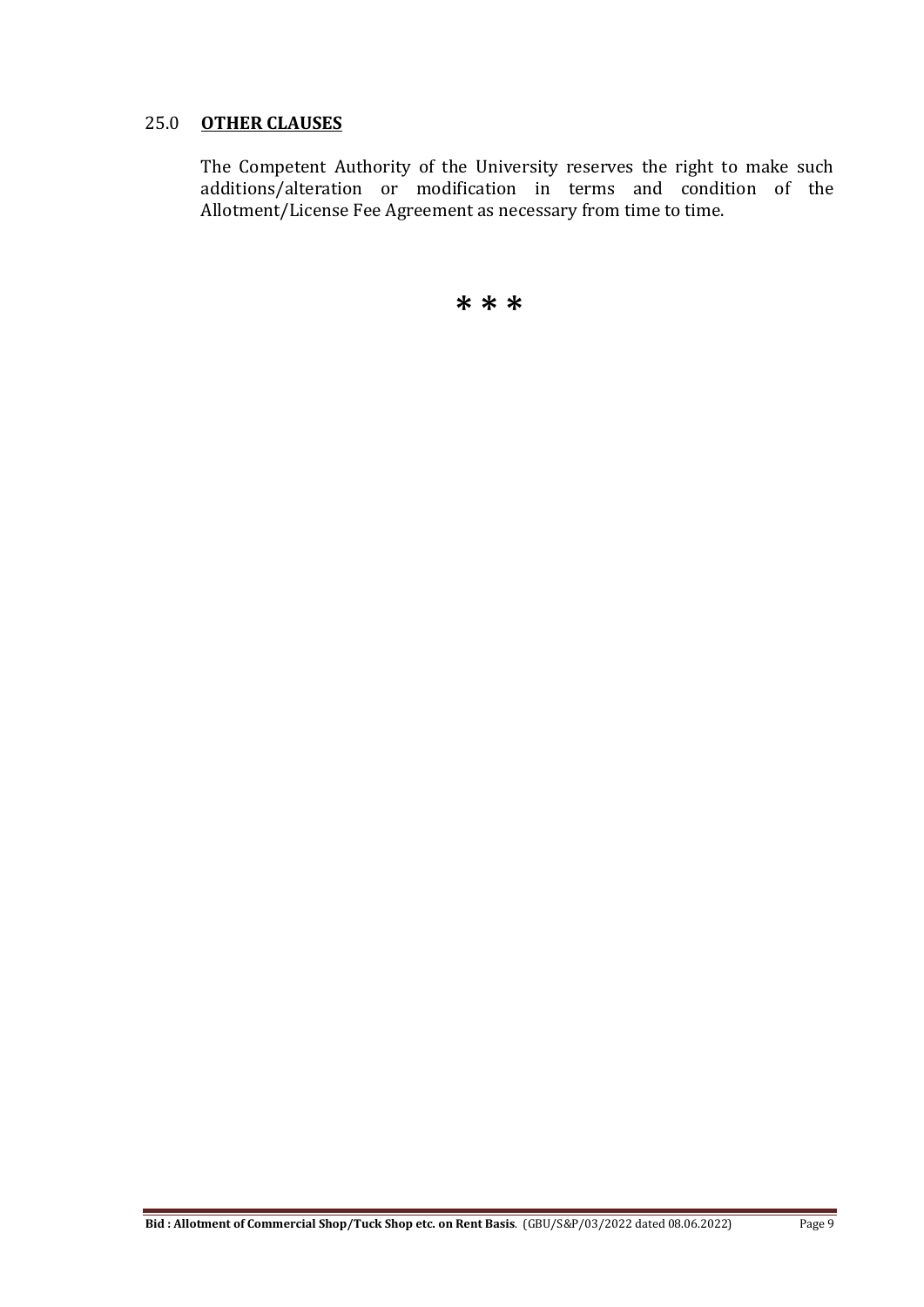# **"APPLICATION FORM FOR ALLOTMENT OF COMMERCIAL SHOP/TUCK SHOP ON MONTHLY LICENSE FEE BASIS AT SHOPPING COMPLEX AND OTHER PLACES IN GBU FOR A PERIOD OF THREE YEARS"**

| Name of the Applicant/Organization with                                       |                              |
|-------------------------------------------------------------------------------|------------------------------|
| complete address                                                              |                              |
|                                                                               |                              |
| Pl. mentioned whether a Government                                            |                              |
| Company / Public Ltd. / Private Ltd. /                                        |                              |
| Partnership / Proprietorship/Individual                                       |                              |
| etc. if not individual than attach self-                                      |                              |
| attested registration copy.                                                   |                              |
| PAN registration Number (please attach                                        |                              |
| the self-attested photocopy)                                                  |                              |
| GST / IGST registration Number, if                                            |                              |
| any(please attach the self-attested                                           |                              |
| photocopy)                                                                    |                              |
| Mention the name of the trade                                                 |                              |
| (example: BUILT-UP SHOPS ON GROUND                                            |                              |
| FLOOR IN SHOPPING COMPLEX/BUILT-UP                                            |                              |
| SHOPS AT OPEN AIR THEATER/CANTEEN                                             |                              |
| NEAR ADMIN. BUILDING/CANTEEN/SHOP                                             |                              |
| FOR GIRLS HOSTELS/ KIOSK AT SCHOOL OF                                         |                              |
| <b>VOCATIONAL STUDIES)</b>                                                    |                              |
| <b>Monthly License Fee Offered</b>                                            |                              |
| (should be more than Rs.150/-sqm.)                                            | (in numeric) Rs.  (per sqm.) |
|                                                                               | (in words)                   |
|                                                                               |                              |
|                                                                               | (per sqm.)<br>               |
| Note: Highest Bidder as per the per square meter rate will have the choice to |                              |
| choose the trade and shop number first, after that second highest then third  |                              |
| and so on.                                                                    |                              |